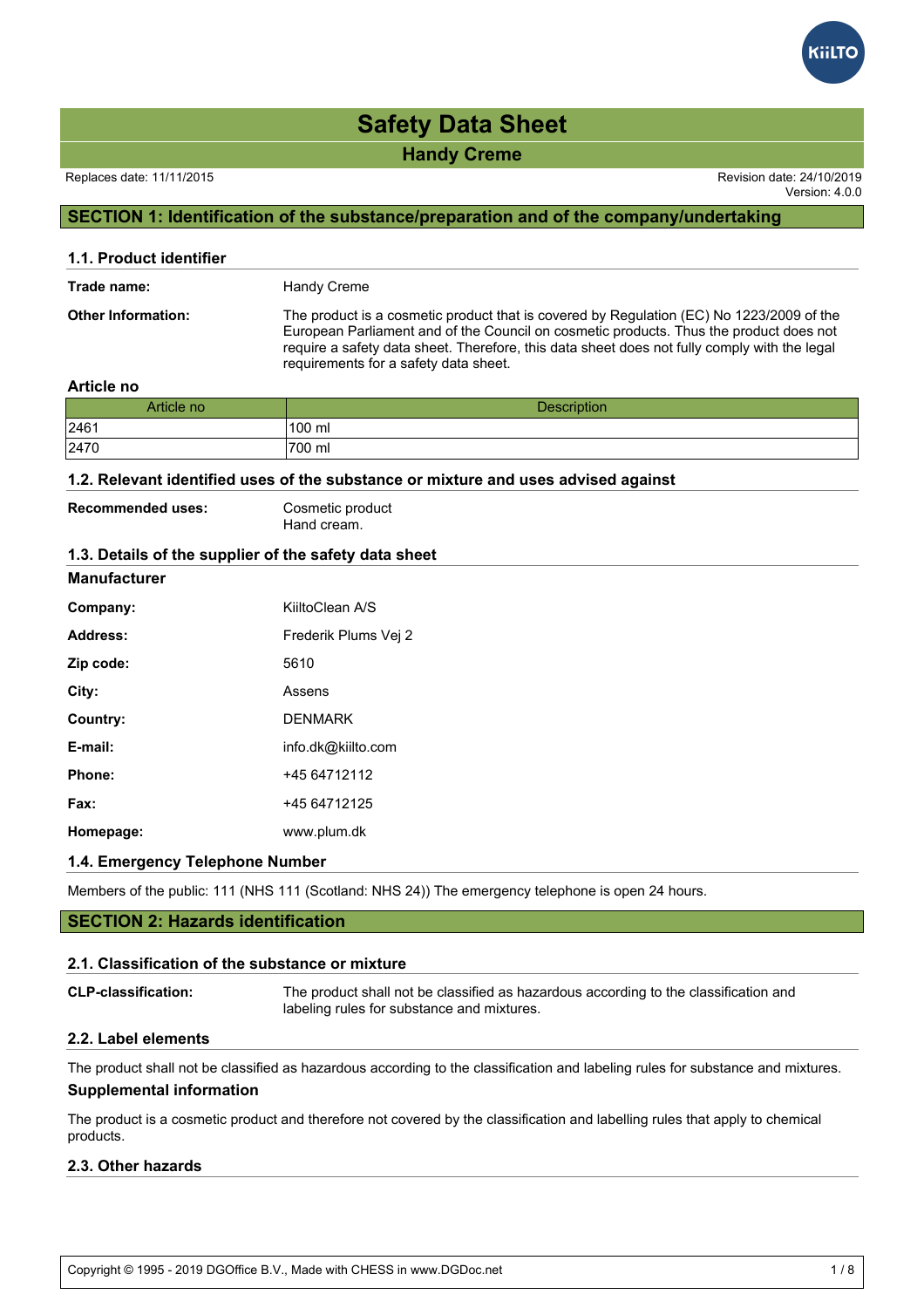

Version: 4.0.0

Kii<mark>l</mark>TC

The product does not contain any PBT or vPvB substances.

#### **SECTION 3: Composition/information on ingredients**

#### **3.2. Mixtures**

| Substance                                           | <b>CAS No</b> | EC No | <b>REACH Reg. No.</b> | Concentration | <b>Notes</b> | CLP-<br>classification |
|-----------------------------------------------------|---------------|-------|-----------------------|---------------|--------------|------------------------|
| AQUA                                                | 7732-18-5     |       |                       | 65 - 85%      |              |                        |
| <b>CETEARYL</b><br>ALCOHOL                          | 67762-27-0    |       |                       | $1 - 5%$      |              |                        |
| <b>CETEARYL</b><br>WHEAT STRAW<br>GLYCOSIDES        | 154549-27-8   |       |                       | $1 - 5%$      |              |                        |
| CAPRYLIC/CAP<br>RIC<br><b>TRIGLYCERIDE</b>          | 65381-09-1    |       |                       | $1 - 5%$      |              |                        |
| <b>GLYCERYL</b><br>STEARATE<br><b>CITRATE</b>       | 55840-13-6    |       |                       | $1 - 5%$      |              |                        |
| <b>ISOPROPYL</b><br><b>PALMITATE</b>                | 142-91-6      |       |                       | $1 - 5%$      |              |                        |
| <b>GLYCERIN</b>                                     | 56-81-5       |       |                       | $1 - 5%$      |              |                        |
| ALLANTOIN                                           | 97-59-6       |       |                       | $1 - 5%$      |              |                        |
| <b>TRIOLEIN</b>                                     | 122-32-7      |       |                       | $1 - 5%$      |              |                        |
| PHENOXYETHA<br><b>NOL</b>                           | 122-99-6      |       |                       | $1 - 5%$      |              |                        |
| <b>GLYCERYL</b><br><b>DIOLEATE</b>                  | 25637-84-7    |       |                       | $< 1\%$       |              |                        |
| <b>PANTHENOL</b>                                    | 81-13-0       |       |                       | $< 1\%$       |              |                        |
| <b>SODIUM</b><br><b>BENZOATE</b>                    | 532-32-1      |       |                       | $< 1\%$       |              |                        |
| <b>CITRIC ACID</b>                                  | 77-92-9       |       |                       | $< 1\%$       |              |                        |
| <b>HYDROLYZED</b><br><b>JOJOBA</b><br><b>ESTERS</b> | 85186-93-2    |       |                       | $< 1\%$       |              |                        |

Please see section 16 for the full text of H-phrases.

### **SECTION 4: First aid measures**

| 4.1. Description of first aid measures |                                                                                                                                                                                                                                                                                                                                                                                                                                                                                                                                                                     |  |
|----------------------------------------|---------------------------------------------------------------------------------------------------------------------------------------------------------------------------------------------------------------------------------------------------------------------------------------------------------------------------------------------------------------------------------------------------------------------------------------------------------------------------------------------------------------------------------------------------------------------|--|
| Inhalation:                            | The product does not release hazardous vapours. Seek fresh air.                                                                                                                                                                                                                                                                                                                                                                                                                                                                                                     |  |
| Ingestion:                             | Wash out mouth thoroughly and drink 1-2 glasses of water in small sips. Seek medical<br>advice in case of discomfort.                                                                                                                                                                                                                                                                                                                                                                                                                                               |  |
| <b>Skin contact:</b>                   | The product is intended to come into contact with the skin. In case of wound smarts, flush<br>with water.                                                                                                                                                                                                                                                                                                                                                                                                                                                           |  |
| Eye contact:                           | Flush with water (preferably using eye wash equipment) until irritation subsides. Seek<br>medical advice if symptoms persist.                                                                                                                                                                                                                                                                                                                                                                                                                                       |  |
| General:                               | In case of doubt or if symptoms persist, seek medical advice. The product has been safety<br>evaluated in accordance with Regulation (EC) No 1223/2009 on cosmetic products, Article<br>10. If, despite the implemented safety evaluations, problems or discomfort are still<br>experienced when using the product, please report it to KiiltoClean A/S, info.dk@kiilto.com<br>or phone +45 6471 2112, so that necessary remedial measures can be initiated and the<br>obligation to report serious adverse effects in accordance with Article 23 of the Regulation |  |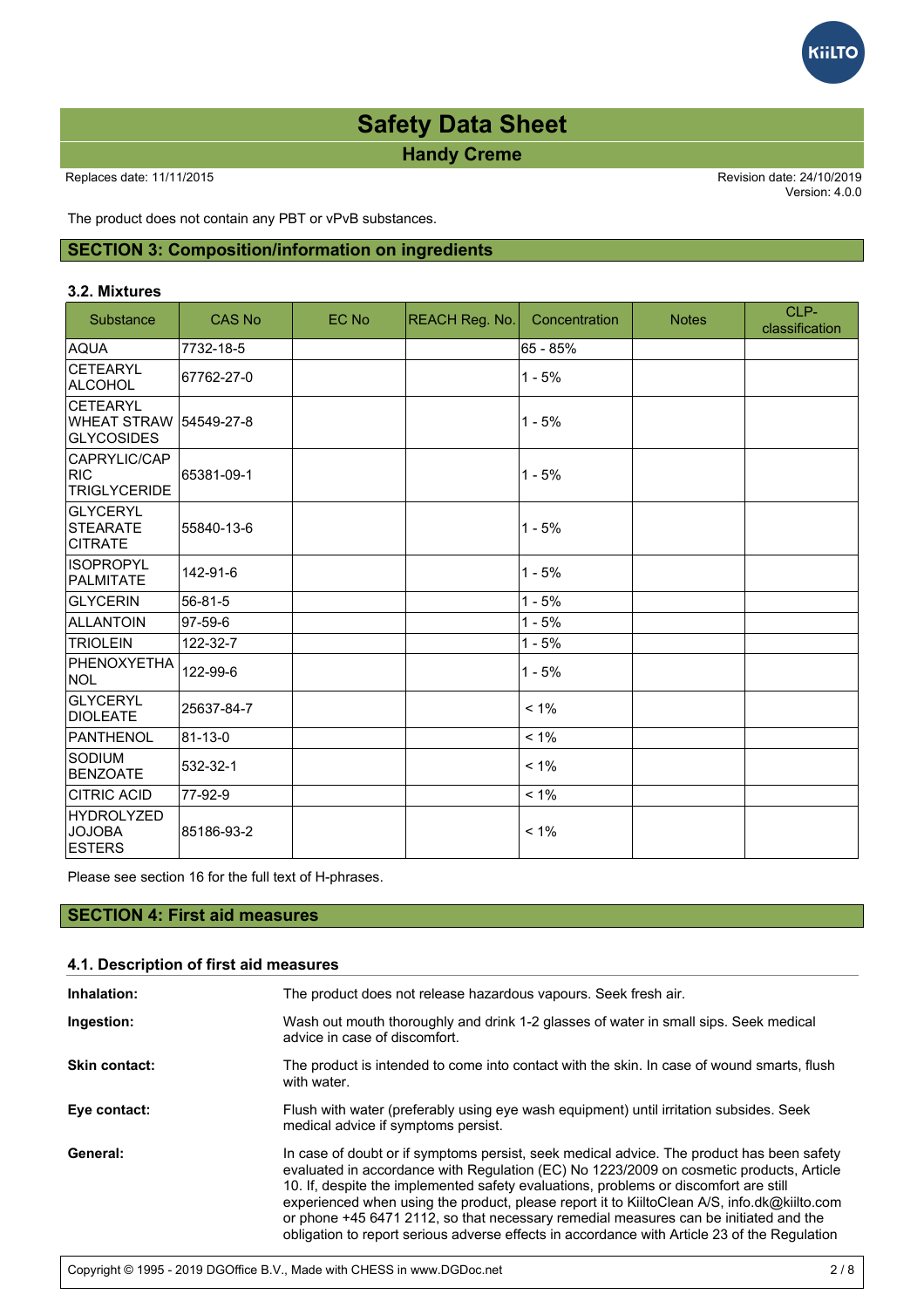

# **Safety Data Sheet advice. The products persisted in accordance with Regulated in accordance with Regulated in a**

#### **Handy Creme** 10. If despite the implemented safety evaluations, problems of the implemented safety evaluations, problems of the implemented safety evaluations, problems of the implemented safety evaluations, problems of t experienced when using the product it to Kiilton and the product it to Kiilton A/S, info.dk

Replaces date: 11/11/2015

Version: 4.0.0 Revision date:  $24/10/2019$ obligation to report serious adverse effects in accordance with Article 23 of the Regulation  $\epsilon$ 

are met. Serious adverse effects should always be reported to the competent authority of the State where the issue occurred.

#### **4.2. Most important symptoms and effects, both acute and delayed**

Not relevant, as the product is a cosmetic product.

#### **4.3. Indication of any immediate medical attention and special treatment needed**

No special immediate treatment required. Treat symptoms.

#### **SECTION 5: Fire-fighting measures**

#### **5.1. Extinguishing media**

**media:**

**Suitable extinguishing media:** The product is not directly flammable. Choose extinguishing agents based on the surrounding fire. **Unsuitable extinguishing** Do not use water stream, as it may spread the fire.

#### **5.2. Special hazards arising from the substance or mixture**

The product is not directly flammable. Avoid inhalation of vapour and fumes - seek fresh air. The product decomposes when combusted and the following toxic gases can be formed: Carbon monoxide and carbon dioxide.

#### **5.3. Advice for fire-fighters**

Move containers from danger area if it can be done without risk. Avoid inhalation of vapour and flue gases - seek fresh air.

#### **SECTION 6: Accidental release measures**

#### **6.1. Personal precautions, protective equipment and emergency procedures**

**For non-emergency personnel:** No special requirements.

**For emergency responders:** No special requirements.

#### **6.2. Environmental precautions**

Avoid unnecessary release to the environment.

#### **6.3. Methods and material for containment and cleaning up**

Contain and absorb spill with sand or other absorbent material and transfer to suitable waste containers. Wipe up drops and splashes with a cloth.

#### **6.4. Reference to other sections**

See section 8 for type of protective equipment. See section 13 for instructions on disposal.

#### **SECTION 7: Handling and storage**

#### **7.1. Precautions for safe handling**

No special requirements.

#### **7.2. Conditions for safe storage, including any incompatibilities**

Do not expose to heat (e.g. sunlight). Store frost-free. Storage temperature: 0-30 °C.

#### **7.3. Specific end use(s)**

Copyright © 1995 - 2019 DGOffice B.V., Made with CHESS in www.DGDoc.net 3 / 8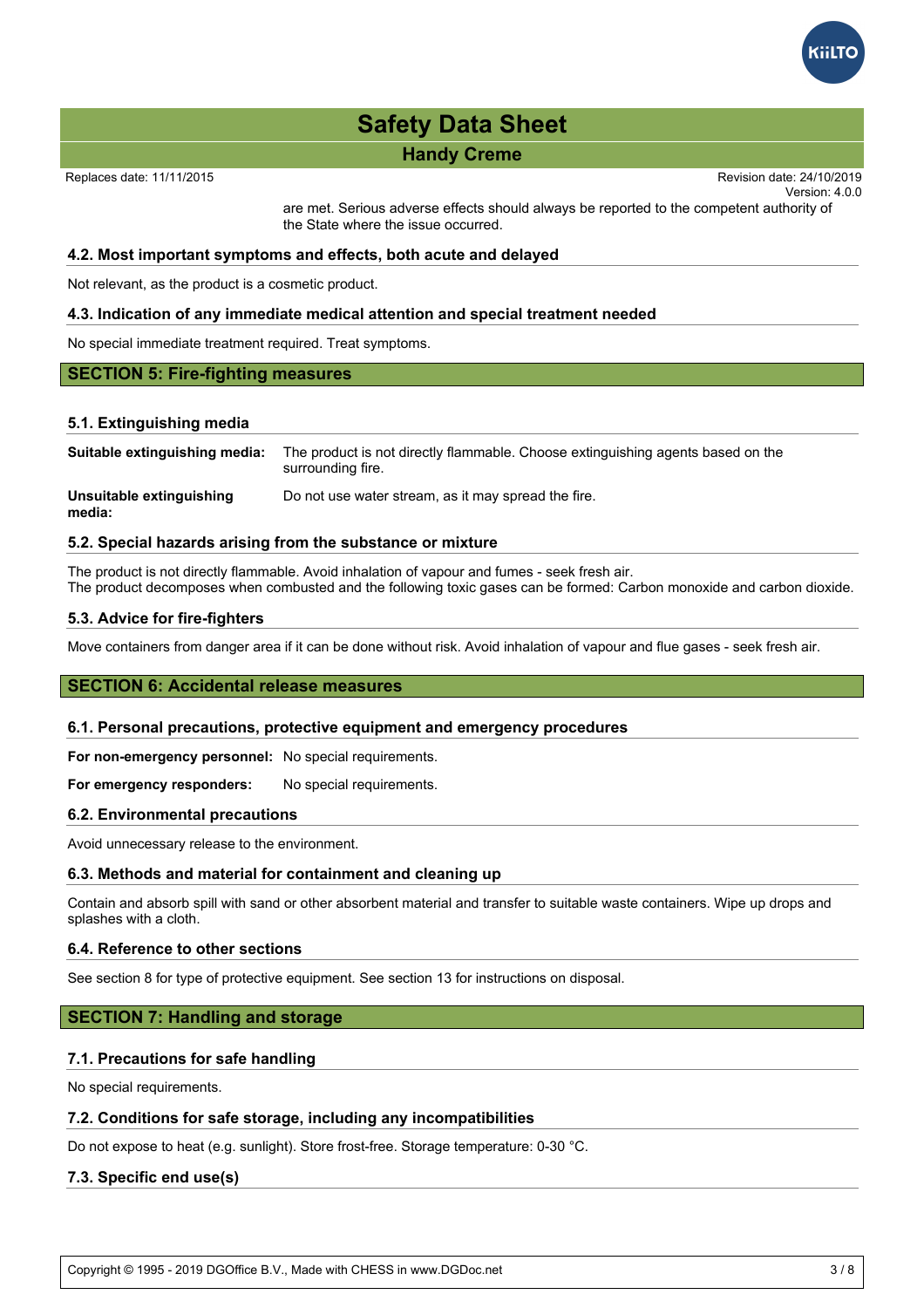# **Safety Data Sheet**

**Handy Creme**

Version: 4.0.0

#### None.

#### **SECTION 8: Exposure controls/personal protection**

### **8.1. Control parameters Occupational exposure limit:** Contains no substances subject to reporting requirements **Other Information:** The product requires no special exposure control. **8.2. Exposure controls Appropriate engineering controls:** Wear the personal protective equipment specified below. **Personal protective equipment,** Not required. **eye/face protection: Personal protective equipment,** Not required. **skin protection: Personal protective equipment,** Not required. **hand protection: Personal protective equipment,** Not required. **respiratory protection: Environmental exposure controls:** Ensure compliance with local regulations for emissions.

# **SECTION 9: Physical and chemical properties**

#### **9.1. Information on basic physical and chemical properties**

| Parameter                                                               |                | Value/unit     |
|-------------------------------------------------------------------------|----------------|----------------|
| <b>State</b>                                                            | Cream          |                |
| Colour                                                                  | White          |                |
| Odour                                                                   | <b>Neutral</b> |                |
| Solubility                                                              | Emulsifiable   |                |
| Explosive properties                                                    | N/A            |                |
| Oxidising properties                                                    | N/A            |                |
| Parameter                                                               | Value/unit     | <b>Remarks</b> |
| pH (solution for use)                                                   | No data        |                |
| pH (concentrate)                                                        | $4.5 - 6.0$    |                |
| Melting point                                                           | No data        |                |
| Freezing point                                                          | No data        |                |
| Initial boiling point and boiling range                                 | 100 °C         |                |
| <b>Flash Point</b>                                                      | No data        |                |
| Evaporation rate                                                        | No data        |                |
| Flammability (solid, gas)                                               | No data        |                |
| <b>Flammability limits</b>                                              | No data        |                |
| <b>Explosion limits</b>                                                 | No data        |                |
| Vapour pressure                                                         | No data        |                |
| Vapour density                                                          | No data        |                |
| Relative density                                                        | No data        |                |
| Partition coefficient n-octonol/water                                   | No data        |                |
| Auto-ignition temperature                                               | No data        |                |
| Decomposition temperature                                               | No data        |                |
| Copyright © 1995 - 2019 DGOffice B.V., Made with CHESS in www.DGDoc.net |                | 4/8            |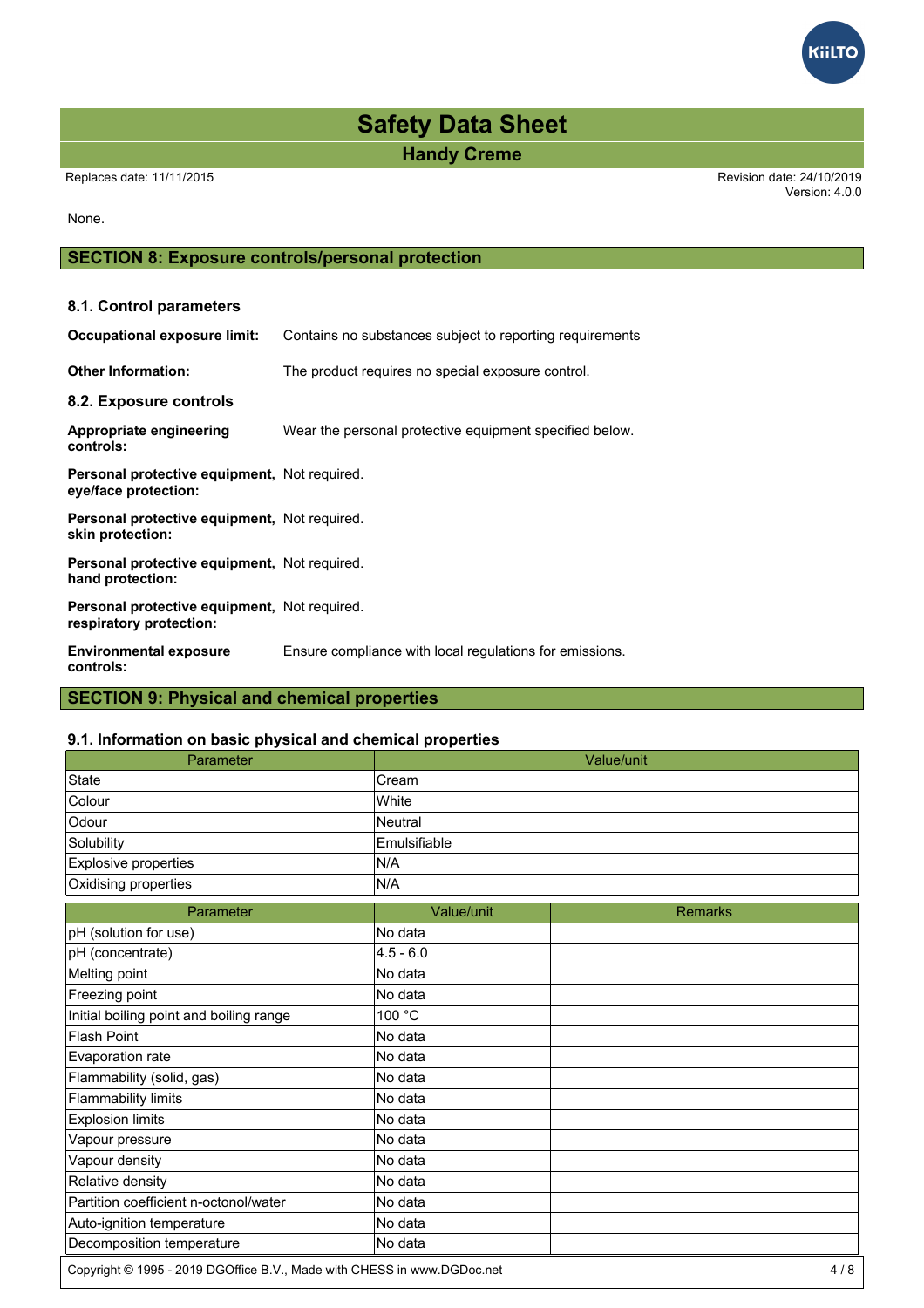

Replaces date: 11/11/2015 Revision date: 24/10/2019

| $l$ lionne                    | CDS:               |  |
|-------------------------------|--------------------|--|
| $\sqrt{2}$<br>- - - -<br>OU O | dotr<br>в.,<br>alc |  |

#### **9.2 Other information**

| 4clcr   | 'alue/unit                                         | an No |
|---------|----------------------------------------------------|-------|
| Density | , kg/m <sup>3</sup><br>1900<br>1100<br>$\sim$<br>ີ |       |
|         |                                                    |       |

#### **SECTION 10: Stability and reactivity**

#### **10.1. Reactivity**

Not reactive.

#### **10.2. Chemical stability**

The product is stable when used in accordance with the supplier's directions.

#### **10.3. Possibility of hazardous reactions**

None known.

#### **10.4. Conditions to avoid**

None known.

#### **10.5. Incompatible materials**

None known.

#### **10.6. Hazardous decomposition products**

The product decomposes when combusted or heated to high temperatures and the following toxic gases can be formed: Carbon monoxide and carbon dioxide.

#### **SECTION 11: Toxicological information**

#### **11.1. Information on toxicological effects**

| Acute toxicity - oral:                                     | Ingestion of large quantities may cause discomfort. The product does not have to be<br>classified. |  |  |
|------------------------------------------------------------|----------------------------------------------------------------------------------------------------|--|--|
| Acute toxicity - dermal:                                   | The product does not have to be classified.                                                        |  |  |
| Acute toxicity - inhalation:                               | The product does not have to be classified.                                                        |  |  |
| <b>Skin corrosion/irritation:</b>                          | The product does not have to be classified.                                                        |  |  |
| Serious eye damage/eye<br>irritation:                      | Temporary irritation. The product does not have to be classified.                                  |  |  |
| <b>Respiratory sensitisation or</b><br>skin sensitisation: | The product does not have to be classified.                                                        |  |  |
| Germ cell mutagenicity:                                    | The product does not have to be classified.                                                        |  |  |
| <b>Carcinogenic properties:</b>                            | The product does not have to be classified.                                                        |  |  |
| <b>Reproductive toxicity:</b>                              | The product does not have to be classified.                                                        |  |  |
| <b>Single STOT exposure:</b>                               | The product does not release hazardous vapours.                                                    |  |  |
| <b>Repeated STOT exposure:</b>                             | The product does not have to be classified.                                                        |  |  |

Copyright © 1995 - 2019 DGOffice B.V., Made with CHESS in www.DGDoc.net 5 / 8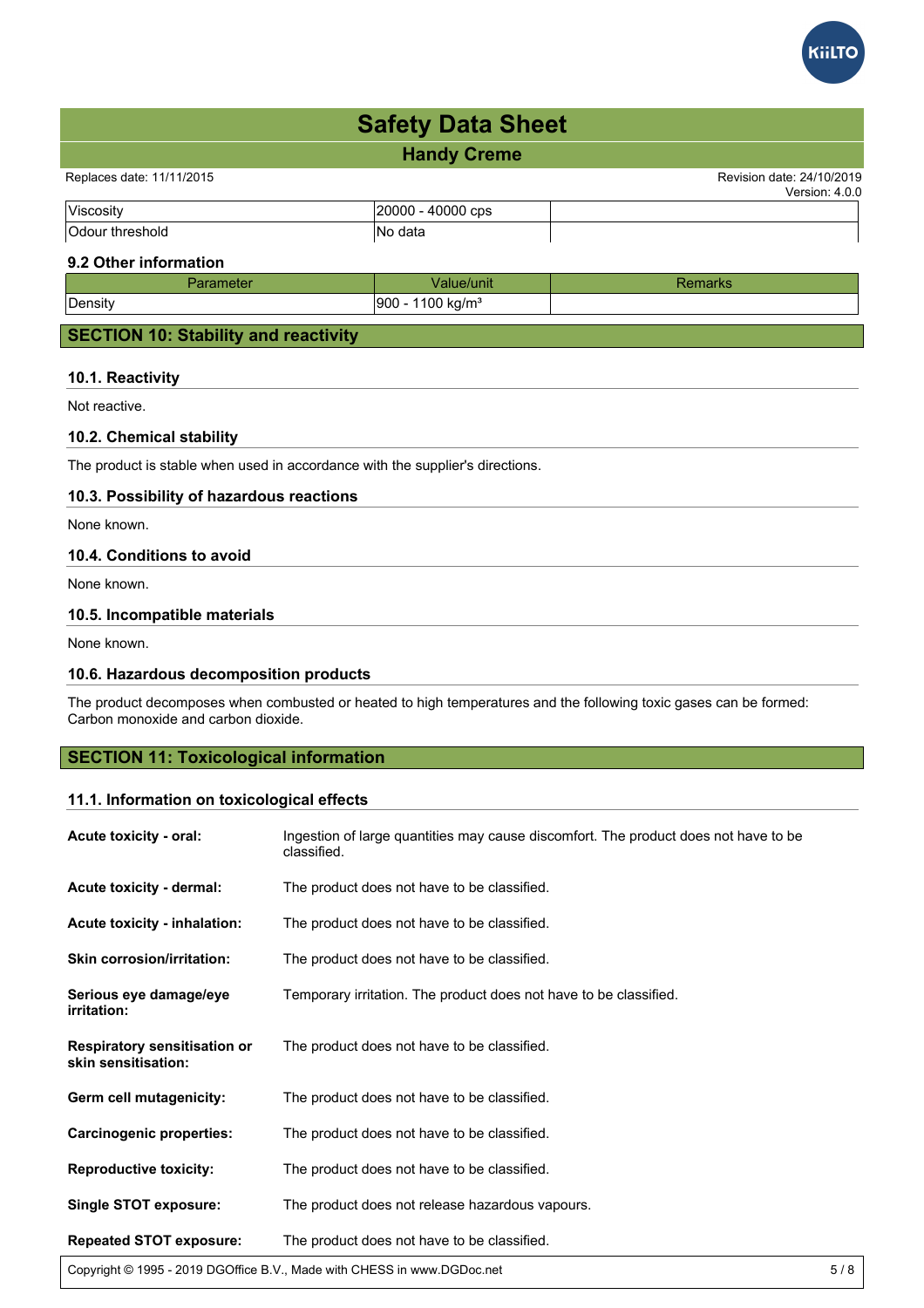

#### Replaces date: 11/11/2015 Revision date: 24/10/2019

Version: 4.0.0

Aspiration hazard: No hazards.

**Other toxicological effects:** The product has been safety evaluated in accordance with Regulation (EC) No 1223/2009 on cosmetic products, Article 10.

#### **SECTION 12: Ecological information**

#### **12.1. Toxicity**

The product does not have to be classified.

#### **12.2. Persistence and degradability**

Expected to be biodegradable.

#### **12.3. Bioaccumulative potential**

No bioaccumulation expected.

#### **12.4. Mobility in soil**

Test data are not available.

#### **12.5. Results of PBT and vPvB assessment**

The product does not contain any PBT or vPvB substances.

#### **12.6. Other adverse effects**

None known.

#### **Other Information**

The product carries the Nordic Eco-label. See the criteria at http://www.ecolabel.dk/kriterier.

#### **SECTION 13: Disposal considerations**

#### **13.1. Waste treatment methods**

Contact the local authorities.

Empty, cleansed packaging should be disposed of for recycling. Uncleansed packaging is to be disposed of via the local wasteremoval scheme.

**Category of waste:** 07 06 99 wastes not otherwise specified

#### **SECTION 14: Transport information**

- **14.1. UN-No.:** Not applicable. **14.4. Packing group:** Not applicable. **14.2. UN proper shipping name: 14.3. Transport hazard class(es):**
	- Not applicable.

Not applicable. **14.5. Environmental hazards:**

Not applicable.

#### **14.6. Special precautions for user**

None.

#### **14.7. Transport in bulk according to Annex II of MARPOL and the IBC Code**

Not applicable.

#### **SECTION 15: Regulatory information**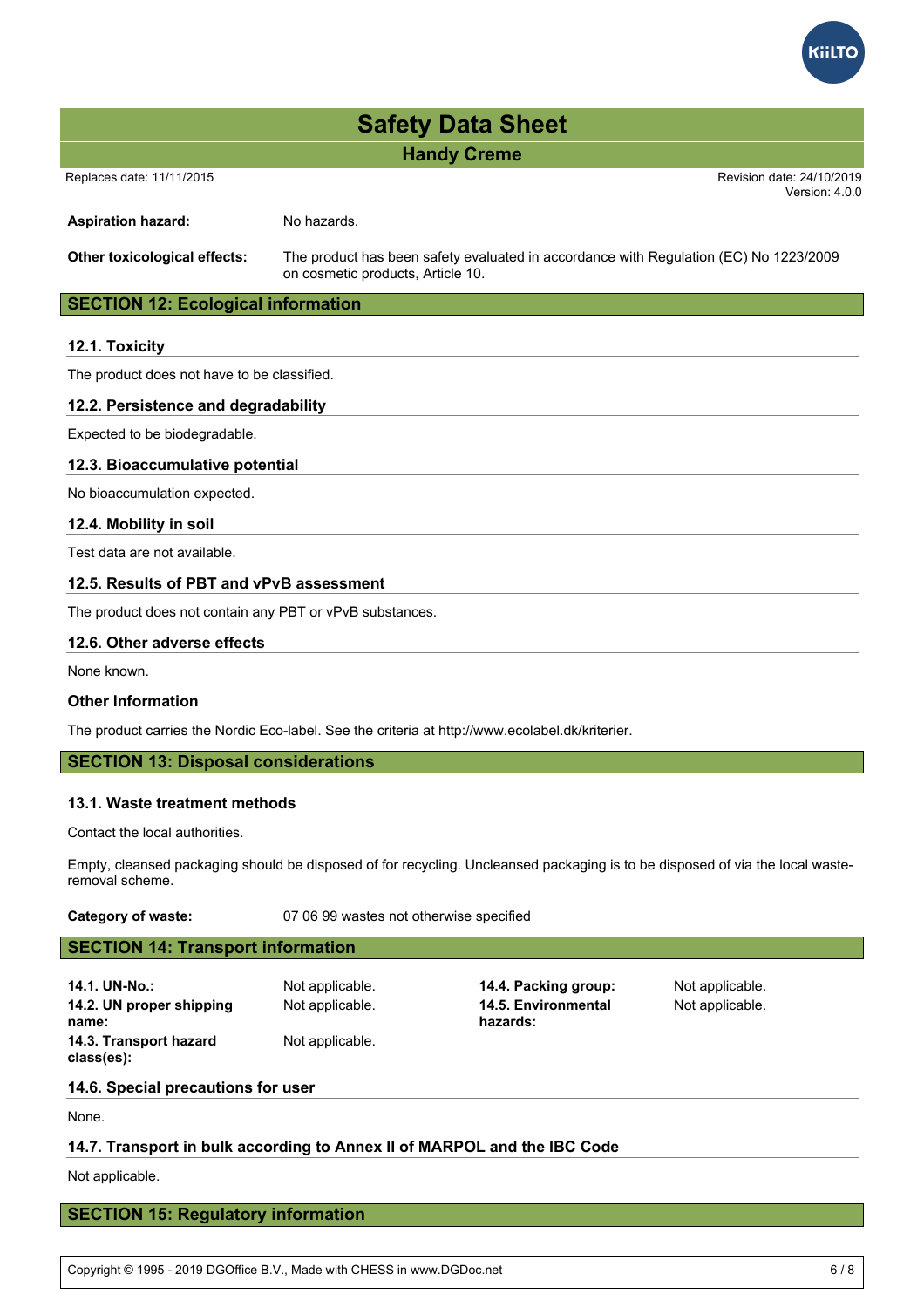# **Safety Data Sheet**

### **Handy Creme**

Replaces date: 11/11/2015 Revision date: 24/10/2019

Version: 4.0.0

#### **15.1. Safety, health and environmental regulations/legislation specific for the substance or mixture**

| <b>Special Provisions:</b> | This product is covered by Regulation (EC) No 1223/2009 of the European Parliament and<br>of the Council on cosmetic products. The product is therefore not covered by Regulation<br>(EC) No 1272/2008 of the European Parliament and Council of 16 December 2008 on<br>classification, labelling and packaging of substances and mixtures in accordance with<br>Article 1, Paragraph 5c. Moreover, the product contains none of the substances listed in<br>Regulation 1907/2006 EC Article 31, Paragraph 1b) and c) or Paragraph 3 a), b) and c). As<br>a result of this the product is not covered by Regulation (EC) No 1907/2006 of the<br>European Parliament and Council of 18 December 2006 concerning the Registration,<br>Evaluation, Authorisation and Restriction of Chemicals (REACH), in which Article 31 sets<br>out the requirements for safety data sheets. There is therefore no requirement for a safety<br>data sheet to be drawn up for the above products in order to comply with the requirements<br>of the Regulation. |
|----------------------------|------------------------------------------------------------------------------------------------------------------------------------------------------------------------------------------------------------------------------------------------------------------------------------------------------------------------------------------------------------------------------------------------------------------------------------------------------------------------------------------------------------------------------------------------------------------------------------------------------------------------------------------------------------------------------------------------------------------------------------------------------------------------------------------------------------------------------------------------------------------------------------------------------------------------------------------------------------------------------------------------------------------------------------------------|
|----------------------------|------------------------------------------------------------------------------------------------------------------------------------------------------------------------------------------------------------------------------------------------------------------------------------------------------------------------------------------------------------------------------------------------------------------------------------------------------------------------------------------------------------------------------------------------------------------------------------------------------------------------------------------------------------------------------------------------------------------------------------------------------------------------------------------------------------------------------------------------------------------------------------------------------------------------------------------------------------------------------------------------------------------------------------------------|

#### **15.2. Chemical Safety Assessment**

**Other Information:** Chemical safety assessment has not been performed. The product has been safety evaluated in accordance with Regulation (EC) No 1223/2009 on cosmetic products, Article 10.

#### **SECTION 16: Other information**

#### **Version history and indication of changes**

| Version                   | <b>Revision date</b>   | Responsible                                                                                                                                                                                                                    | Changes                      |  |
|---------------------------|------------------------|--------------------------------------------------------------------------------------------------------------------------------------------------------------------------------------------------------------------------------|------------------------------|--|
| 4.0.0                     | 24/10/2019             | KiiltoClean A/S (SKP)                                                                                                                                                                                                          | 1.1, 1.3, 3, 4, 8, 9, 12, 16 |  |
| 3.1.0                     | 11/11/2015             | <b>SKP</b>                                                                                                                                                                                                                     | 2015/830 (UK)                |  |
| 3.0.0                     | 19/02/2015             | <b>SKP</b>                                                                                                                                                                                                                     | 453/2010 (UK)                |  |
| <b>Abbreviations:</b>     |                        | <b>DNEL: Derived No Effect Level</b><br><b>PNEC: Predicted No Effect Concentration</b><br>PBT: Persistent, Bioaccumulative and Toxic<br>vPvB: Very Persistent and Very Bioaccumulative<br>STOT: Specific Target Organ Toxicity |                              |  |
| <b>Other Information:</b> | Shelf life: 30 months. |                                                                                                                                                                                                                                |                              |  |
| Vendor notes:             |                        | The product is used for the regenerating and care of the skin. Suitable for dry skin. Apply<br>carefully on clean and dry skin after work.                                                                                     |                              |  |
| Date:                     | 24/10/2019             |                                                                                                                                                                                                                                |                              |  |
| SDS is prepared by        |                        |                                                                                                                                                                                                                                |                              |  |
| Company:                  | KiiltoClean A/S        |                                                                                                                                                                                                                                |                              |  |
| Address:                  | Frederik Plums Vej 2   |                                                                                                                                                                                                                                |                              |  |
| Zip code:                 | 5610                   |                                                                                                                                                                                                                                |                              |  |
| City:                     | Assens                 |                                                                                                                                                                                                                                |                              |  |
| Country:                  | <b>DENMARK</b>         |                                                                                                                                                                                                                                |                              |  |
| E-mail:                   | info.dk@kiilto.com     |                                                                                                                                                                                                                                |                              |  |
| Phone:                    | +45 64712112           |                                                                                                                                                                                                                                |                              |  |
| Fax:                      | +45 64712125           |                                                                                                                                                                                                                                |                              |  |